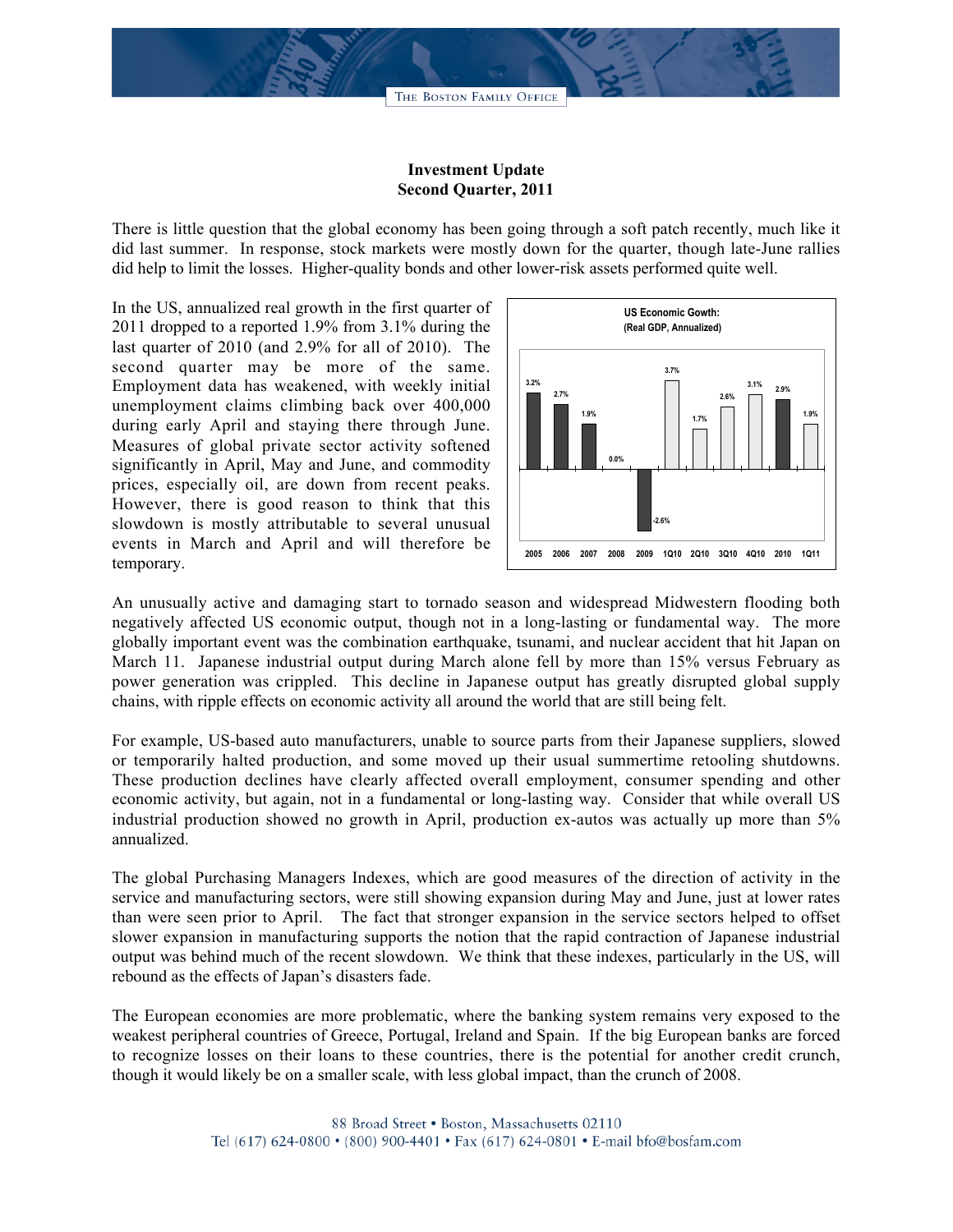The Federal Reserve seems to be agreeing that this soft patch will be temporary by indicating that there is little chance of a third round of extraordinary quantitative easing. Though the Fed will likely keep shortterm rates very low for another "extended period", without QE3, monetary policy will in effect become less accommodative. In the rest of the world, central bankers have already begun to address rising inflation by starting to tighten. In the US as in the rest of the world, less accommodative monetary policy will eventually mean higher interest rates.

The short-term outlook for US interest rates is complicated by Europe's ongoing sovereign debt problems, which have tended to increase demand for US Treasuries as safe-haven investments. Although it now seems likely that Greece will take the political steps necessary to secure the next round of bailout funds from Europe, the bigger question is whether this latest bailout only postpones the day of reckoning for Greece and its creditors. A solution patterned on Brady Bonds, which worked quite well when several Latin American countries defaulted in the 80's, will only work for Greece if it is able to make serious spending reforms while also improving its economic growth prospects.

China is also a source of worry. Most emerging markets, including China, have already begun to try to head off inflation via tighter monetary policy, and this approach always runs the risk of killing economic growth by tightening too much. Recently, China has appeared more willing to accept inflation that is above its official target, so for now there is probably less risk of China over-tightening. Of more concern is mounting evidence of a bubble in Chinese real estate, much of it financed by unregulated lending that is often done 'off the books'. Using official statistics, China's real estate market does not appear to be over-leveraged, but the picture would be quite different if unofficial lending is taken into account. A Chinese hard landing, if and when the real estate bubble bursts, is more likely if high leverage is involved.

On a brighter note, some policy developments in the US are distinctly positive for long-term economic growth. Without taking sides in a partisan debate, a couple of news items are particularly important. First, the AARP, long one of Washington's most powerful lobbies and for years an implacable foe of any Social Security reform, has officially accepted the need for revisions to ensure the program's viability. Second, major cuts to agricultural subsidies are likely to be part of any bipartisan deal to address longterm federal deficit and debt reduction. The Senate has already voted to greatly scale back subsidies for ethanol production. If cuts to these previously untouchable programs are being debated seriously then the prospects for real, long-term fiscal reform are that much better.

That deficit reduction is a major policy issue now and that plausible fixes are being proposed that do not automatically include tax increases are both reasons for optimism – even more so that we are able to have this debate without rioting and blood in the streets.